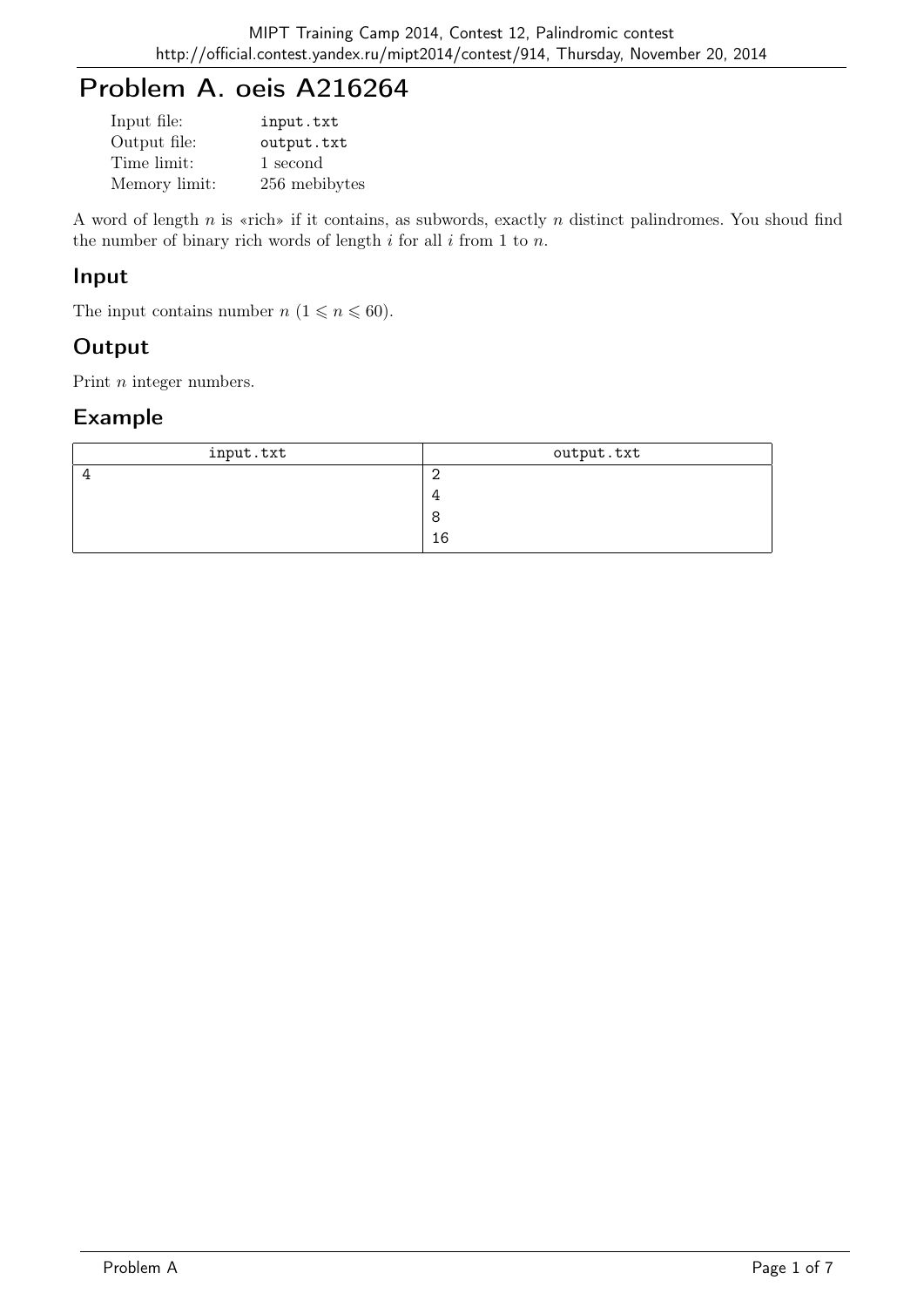## Problem B. Pairs

| Input file:   | input.txt     |
|---------------|---------------|
| Output file:  | output.txt    |
| Time limit:   | 1 second      |
| Memory limit: | 256 mebibytes |

Your task is to calculate number of triplets  $(i, j, k)$  such that  $i \leq j \leq k$  and  $s[i..j]$  is palindrome and  $s[j+1..k]$  is palindrome.

#### Input

The input contains a line of n lowercase Latin letters  $(1 \leq n \leq 3 \cdot 10^5)$ .

## **Output**

Print one integer — requested number of triplets.

| input.txt | output.txt |
|-----------|------------|
| abaa      |            |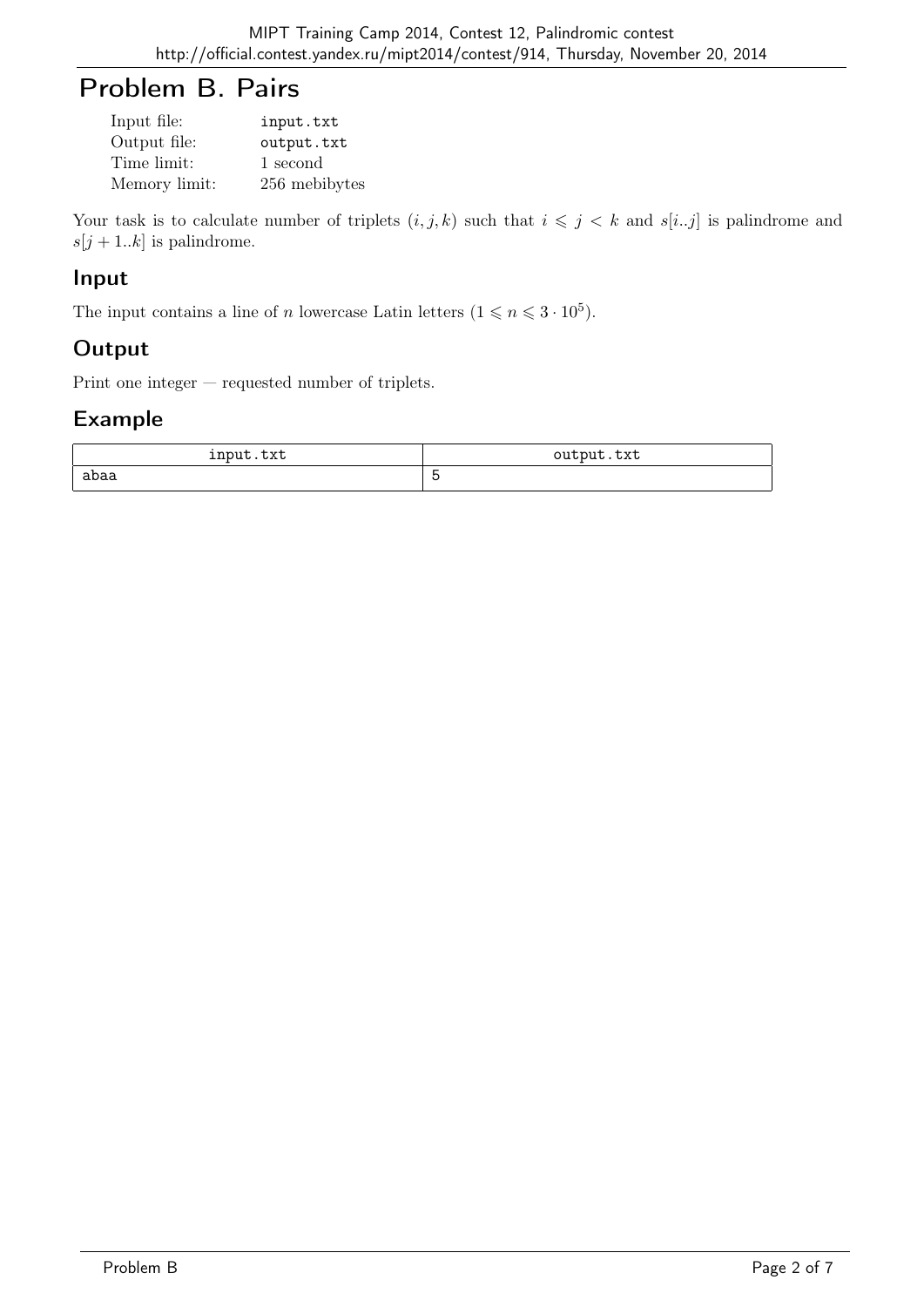# Problem C. oeis A216264.30

| Input file:   | input.txt     |
|---------------|---------------|
| Output file:  | output.txt    |
| Time limit:   | 1 second      |
| Memory limit: | 256 mebibytes |

A word of length n is «rich» if it contains, as subwords, exactly n distinct palindromes. You shoud find the number of binary rich words of length  $i$  for all  $i$  from 1 to  $n$ .

#### Input

The input contains number  $n (1 \leq n \leq 30)$ .

## **Output**

Print *n* integer numbers.

| input.txt | output.txt |
|-----------|------------|
|           |            |
|           |            |
|           |            |
|           | 16         |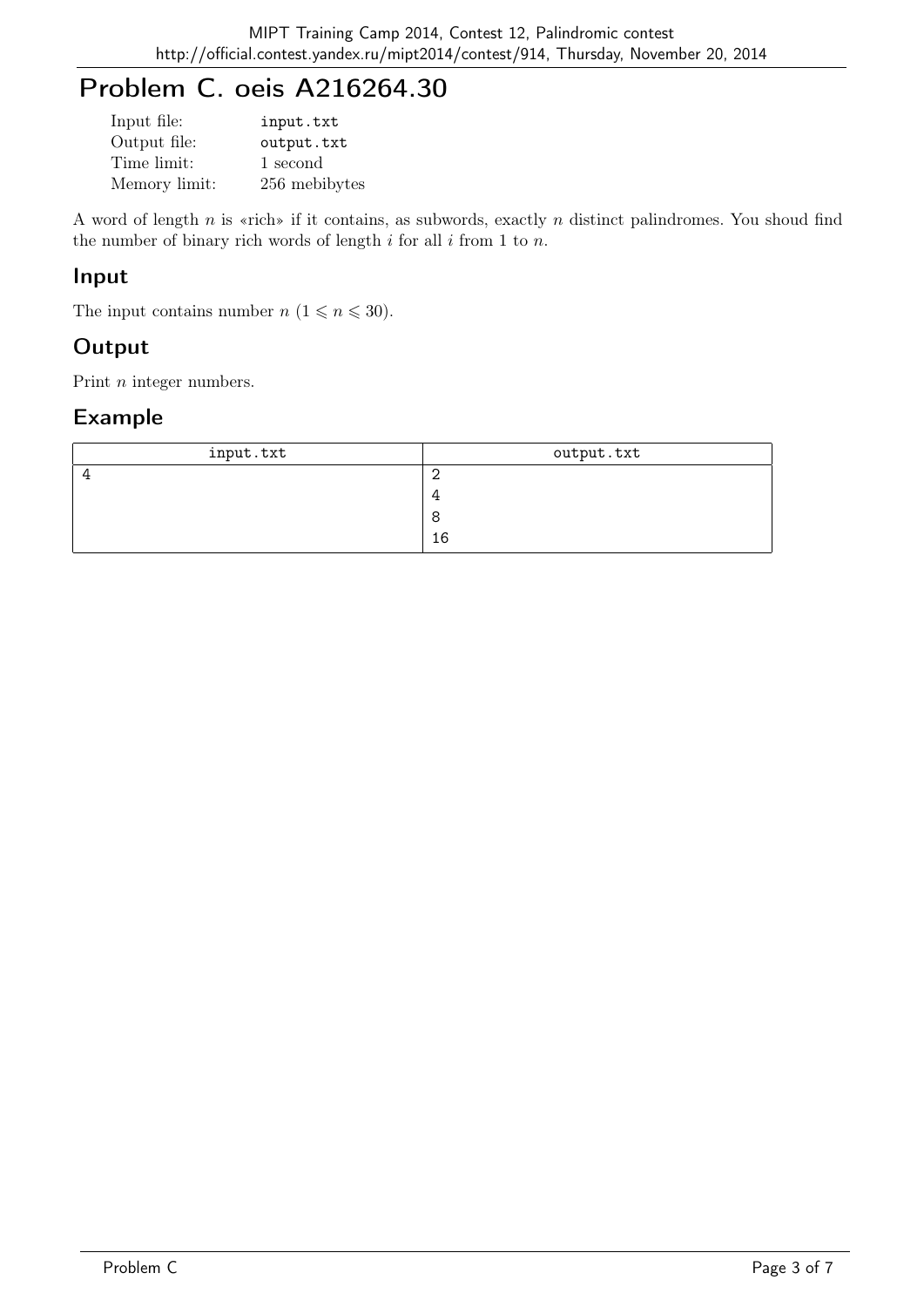## Problem D. Not common palindromes

| Input file:   | input.txt     |
|---------------|---------------|
| Output file:  | output.txt    |
| Time limit:   | 1.2 seconds   |
| Memory limit: | 256 mebibytes |

You're given two strings  $(A \text{ and } B)$ .

Your task is to find 3 numbers:

1. count of non-empty palindromes p such that  $f(A, p) > f(B, p)$ ;

2. count of non-empty palindromes p such that  $f(A, p) = f(B, p)$  and  $f(A, p)$  is non-zero;

3. count of non-empty palindromes p such that  $f(A, p) < f(B, p)$ ,

where  $f(A, p) =$  count of occurrences p into A.

#### Input

The first line contains  $T$ , the number of tests to follow. The next  $2T$  lines contain string  $A$  and  $B$  for each test. The length of A, B will not exceed 200 000. It is guaranteed the input file will be smaller than 8 MB.

### **Output**

For each test i print "Case #i: x y z" on a separate line where x, y and z are the three numbers to compute.

| input.txt                         | output.txt         |
|-----------------------------------|--------------------|
| 3                                 | Case #1: $4\ 1\ 2$ |
| abacab                            | Case #2: 8 3 9     |
| abccab                            | Case #3: 13 0 15   |
| faultydogeuniversity              |                    |
| hasnopalindromeatall              |                    |
| abbacabbaccab                     |                    |
| youmayexpectedstrongsamplesbutnow |                    |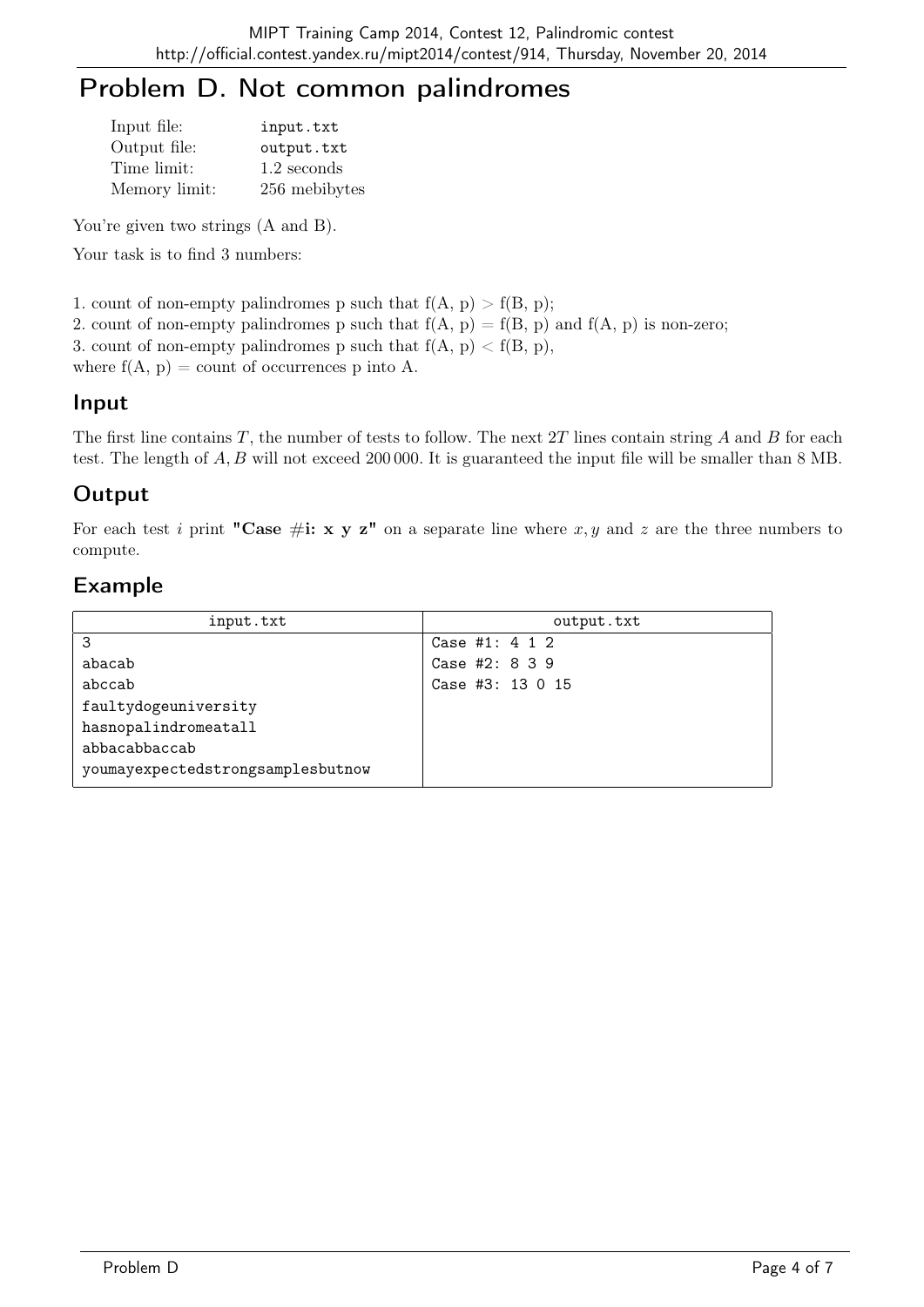# Problem E. oeis A216264.26

| Input file:   | input.txt     |
|---------------|---------------|
| Output file:  | output.txt    |
| Time limit:   | 1 second      |
| Memory limit: | 256 mebibytes |

A word of length  $n$  is «rich» if it contains, as subwords, exactly  $n$  distinct palindromes. You shoud find the number of binary rich words of length  $i$  for all  $i$  from 1 to  $n$ .

#### Input

The input contains number  $n (1 \leq n \leq 26)$ .

## **Output**

Print *n* integers; *i*-th of them must be answer to the problem for length *i*.

| input.txt | output.txt |
|-----------|------------|
|           |            |
|           |            |
|           |            |
|           | 16         |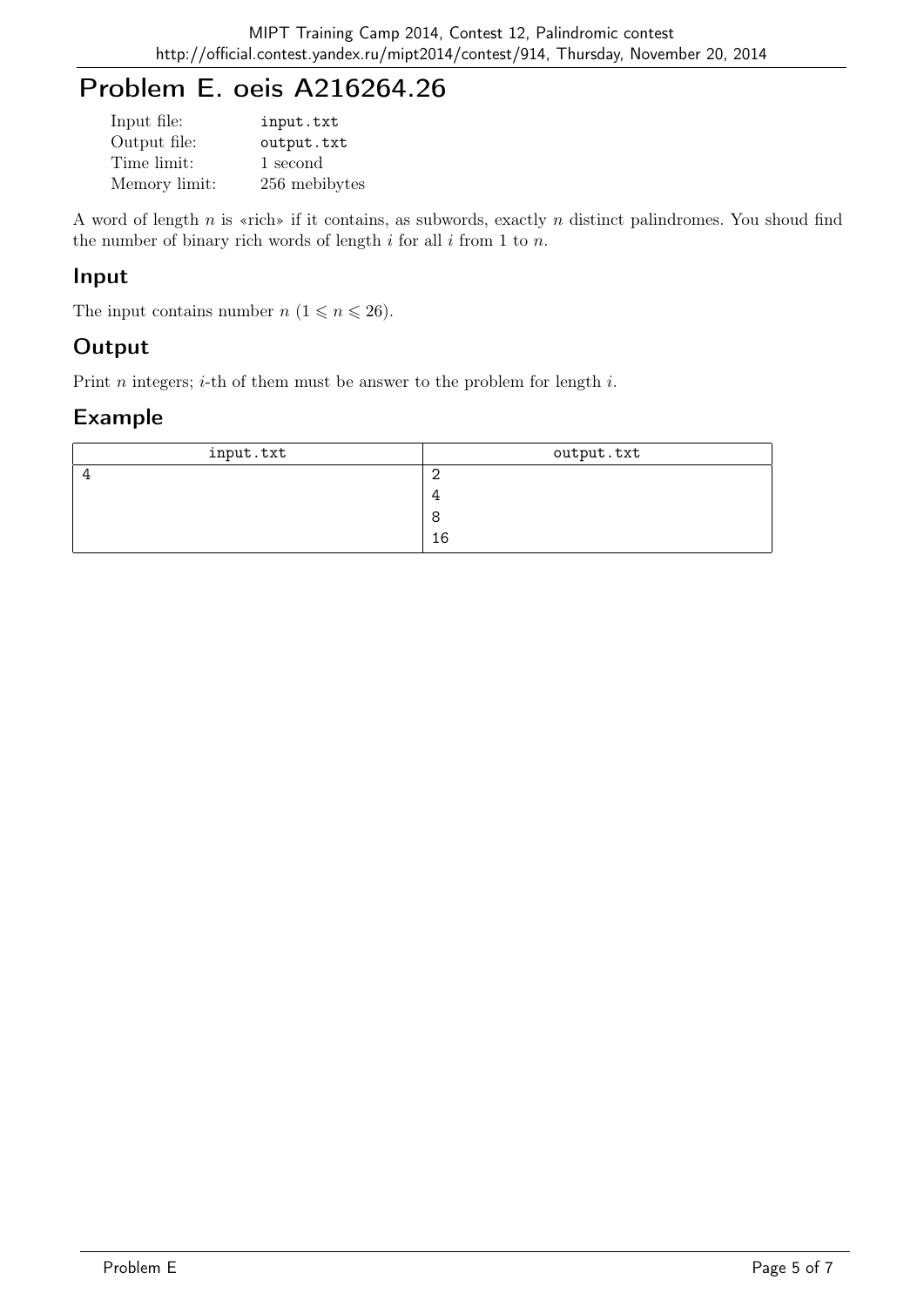# Problem F. 100500 Palindromes

| Input file:   | input.txt     |
|---------------|---------------|
| Output file:  | output.txt    |
| Time limit:   | 1 second      |
| Memory limit: | 256 mebibytes |

For every prefix of some given string, determine whether it is possible to split it into  $1, 2, 3, 4, 5, \ldots, n$ non-empty palindromes. Note that if we can split a string into k palindromes then we can split it into  $k + 2$  palindromes.

## Input

The input contains a line of n lowercase Latin letters  $(1 \leq n \leq 3 \cdot 10^5)$ .

## **Output**

Print  $2n$  integers. The *i*-th line should contain minimal odd  $k$  (or -1 if it doesn't exist) and minimal even k (or -2 if it doesn't exist) such that we can split string  $s[1..i]$  into k palindromes.

## Example

| input.txt | output.txt     |
|-----------|----------------|
| abaa      | $-2$           |
|           | $-1\,2$        |
|           | $-2$           |
|           | 3 <sub>2</sub> |

## **Note**

 $abaa = aba|a = a|b|aa = a|b|a|a.$